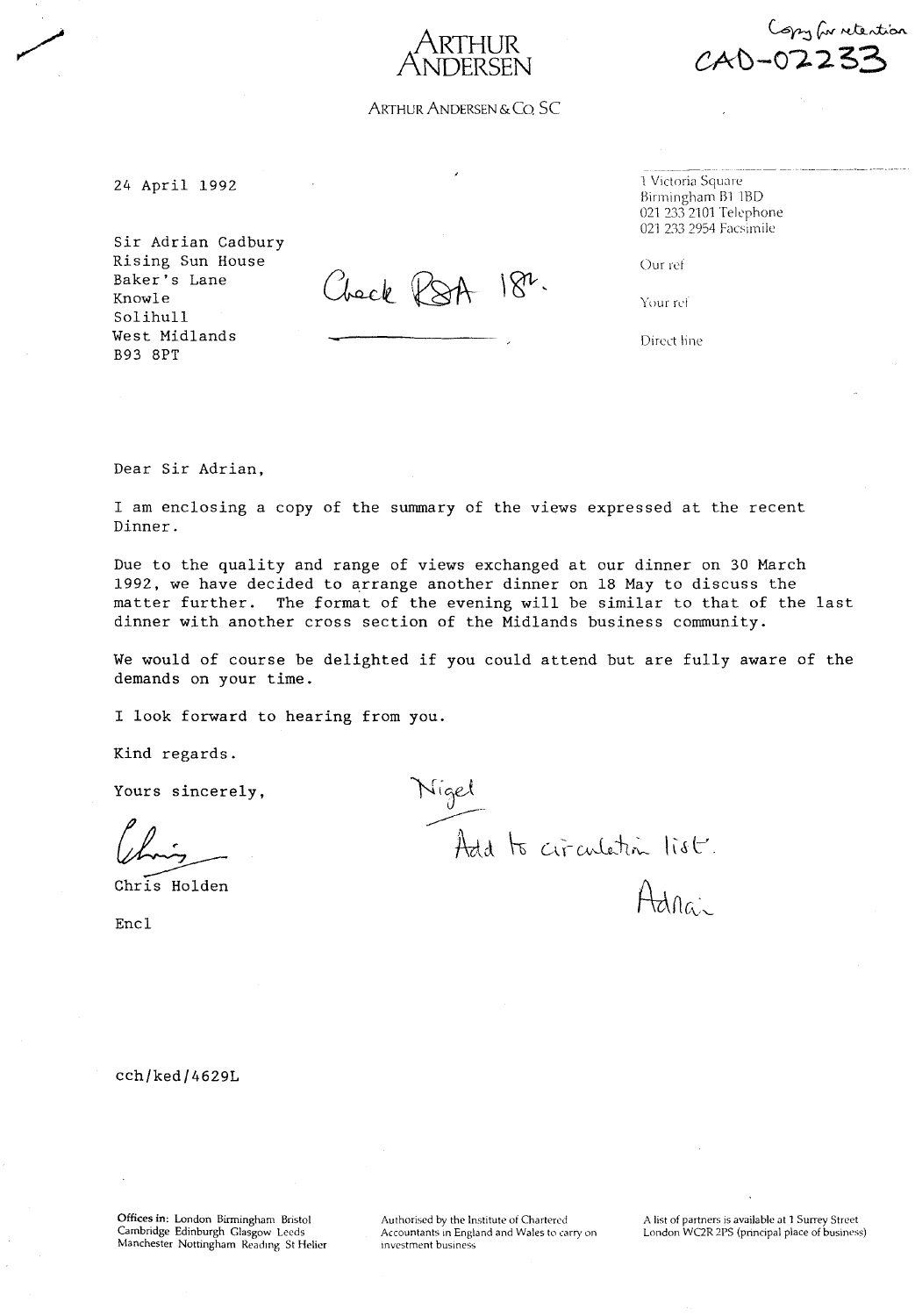# *CADBURY COMMITTEE* ON *CORPORATE GOVERNANCE*

•

~

-~ ,<br>,<br>,

It

t ,<br>,<br>,

,<br>,<br>,

,<br>,<br>,

,<br>,<br>,

d<br>D

,<br>,

)<br>)

• d<br>D

d<br>D

d<br>D

p<br>D

)<br>)

• p ,<br>,

*DINNER - 30 MARCH 1992*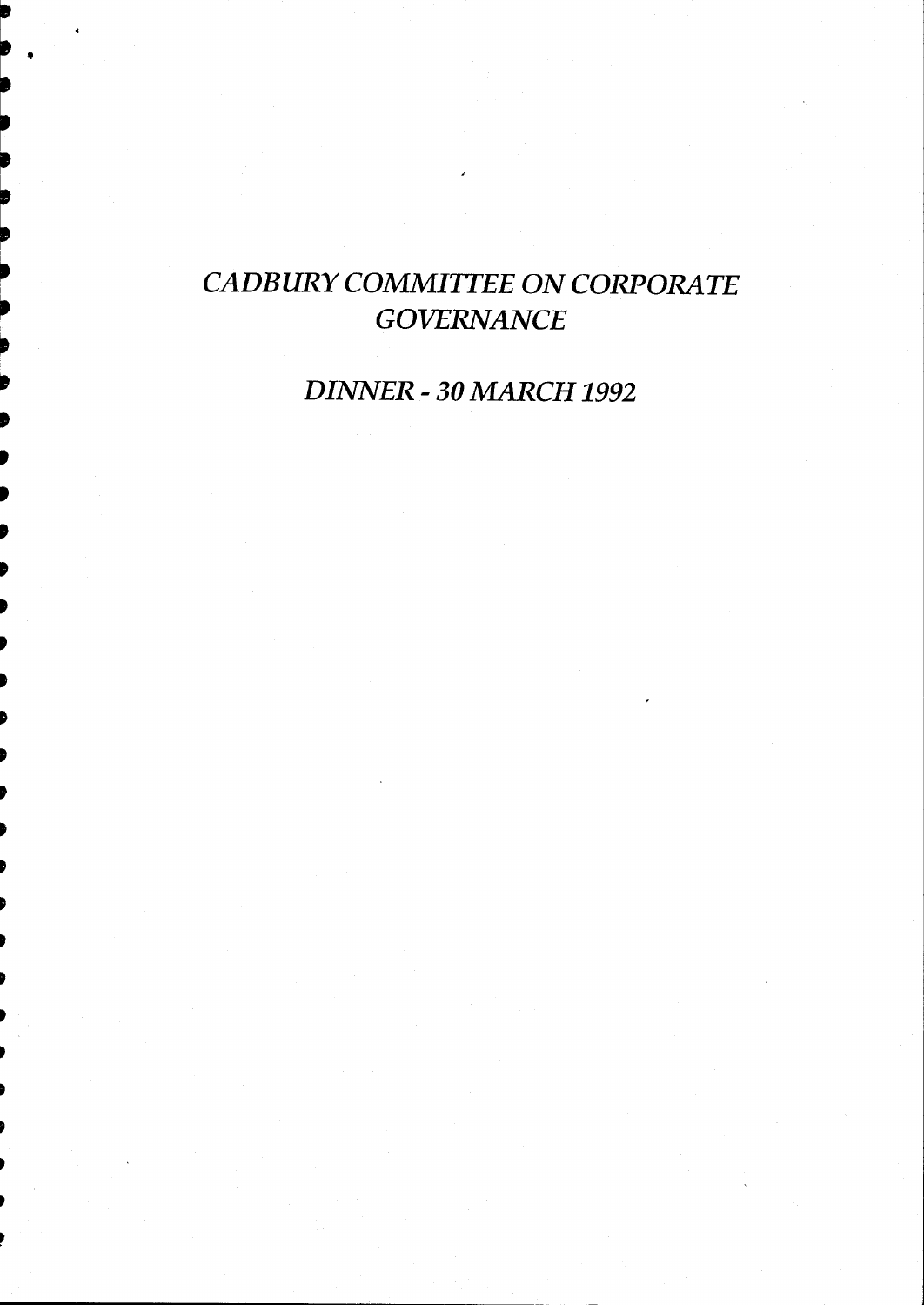# *CONTENTS*

|                                              | <u>Page</u> |
|----------------------------------------------|-------------|
|                                              |             |
|                                              |             |
|                                              | З           |
|                                              | 4           |
|                                              | 4           |
|                                              | 4           |
|                                              | 4           |
|                                              | 5           |
|                                              | 5           |
|                                              | 5           |
| Points communicated subsequent to the dinner | 5           |
|                                              |             |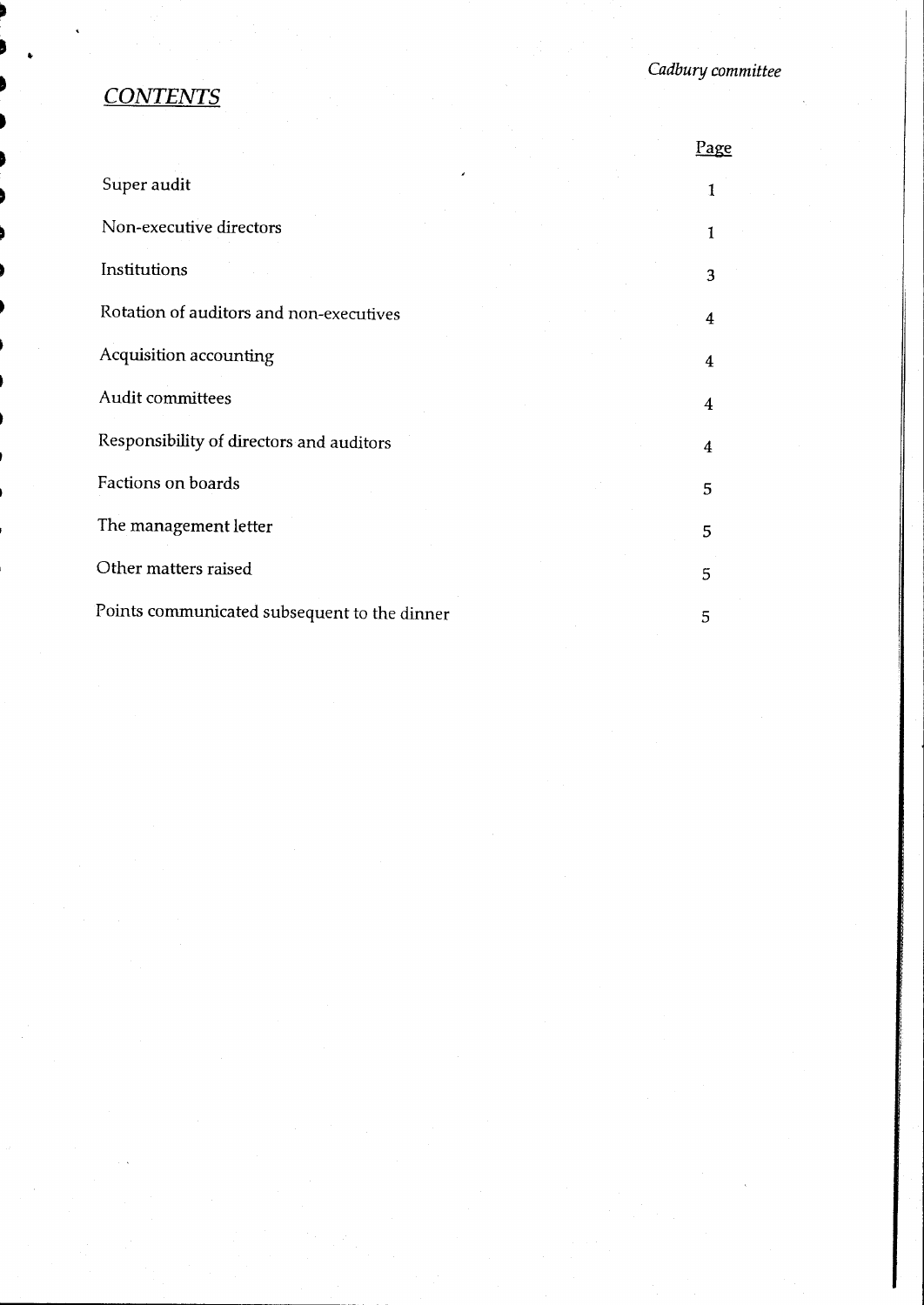#### *Super audit*

S

t

•

• t

t

t

t

- Would it be appropriate for the law to incorporate the right of non-executive directors to insist upon the performance of a "super audit"? A "super audit" would not be a regular occurrence but could be required, by the' non-executive directors, at certain watersheds in a company's history.
- A super audit would be considerably more expensive than a regular audit and could cost (say) three times as much.
- Would <sup>a</sup> "super audit" not lead to the auditors taking on the responsibilities of the directors? What would be the responsibility of the executive directors under these circumstances?
- Should all audits be "super audits"? Isit not appropriate to give more responsibility to the auditors?
- What exactly would <sup>a</sup> "super audit" give you? It may still not lead to the detection of fraud.
- The idea of moving away from one uniform standard of audit is very difficult. An audit has to be adequate in terms of both duty of care and in fulfilling a duty to the shareholders.
- One solution may be contracted out financial management, whereby the accounting function is out sourced. The provider of the service (say, the division of a major accounting firm) would take responsibility for the preparation of the management accounts and could take responsibility for the detection of fraud.

Financial statements prepared in this way could continue to be subjected to independent audit. However, over time (and subject to the necessary changes in the relevant legislation), the requirement of an independent audit for such financial statements could be removed. The financial management function contracted out to a suitable independent accounting firm would provide a continuous guarantee of the integrity of the financial statements, thus obviating the need for an audit.

#### *Non-executive directors*

- Non-executive directors are the key to good corporate governance. The problem is that most non-executive directors are no good. Too many non-executives are professionals (ie. accountants, solicitors, merchant bankers, etc.) and not enough are individuals with experience of running businesses.
- It is too easy to become a non-executive director and methods need to be found to make it more difficult.
- Non-executive directors should have experience of the business. The problem with too many non-executive directors is that a large amount of time has to be spent in bringing them up-to-date with the business.
- Non-executive directors should not be seen as a panacea for all problems. All the directors are responsible for the company. Are we not asking non-executive directors to take on too much responsibility?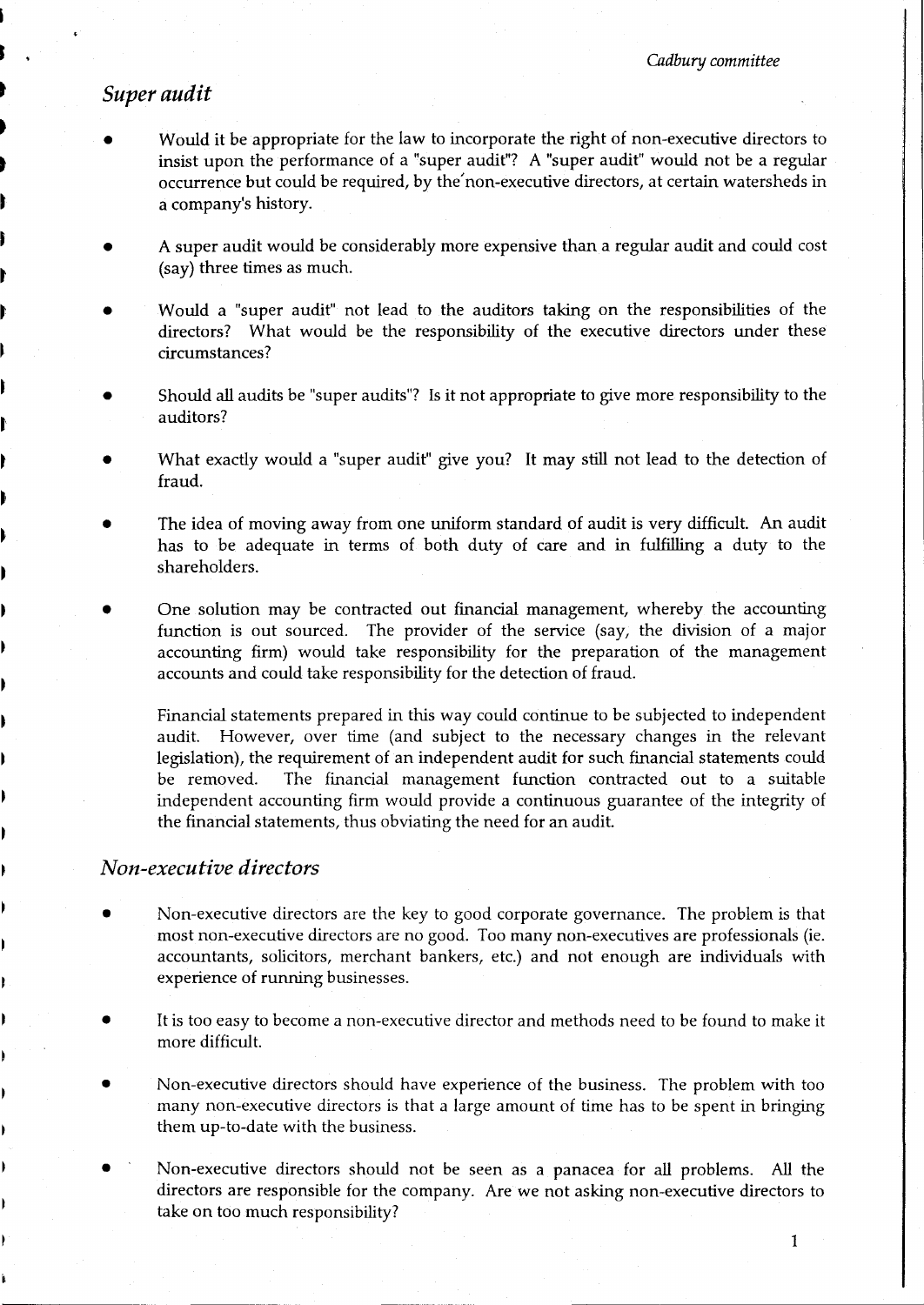#### *Cadbury committee*

- There is an advantage in having non-executive directors without relevant industry experience. These individuals can add to and complement the knowledge of the executive directors.
- A lot of the issues relating to corporate governance would be dealt with by good nonexecutive directors working within a strong structure which would allow them to discharge their responsibilities. Such a structure should include clearly defining the responsibility of the audit committee and the remuneration committee. The chief executive officer should not be chairman of either committee.

It is also important to have a critical mass of non-executive directors. A good rule of thumb may be two executive directors to each non-executive. However, a critical mass of at least three non-executives is essential if they are to adequately discharge their responsibilities with respect to the audit committee and the remuneration committee.

- There is currently a great emphasis on the role of non-executive directors when things go wrong. Is it likely this emphasis will continue when the current recession ends?
- It is believed that this issue will not go away when good times return.

•  $\blacksquare$ 

t

•

•

t

I

 $\blacksquare$ 

• I

•

•<br>•  $\blacksquare$ 

I

।<br>.

• **D** 

•

।<br>.<br>.

•

•

•

•

।<br>-<br>-

•<br>. t

•

•

•

।<br>.<br>.

।<br>स t

t

•

।<br>t

Too often in the past, non-executive directors have been drawn from the old boy network. Merchant banks have often used the role as a method by which past debts can be repaid.

Should there be a process through which non-executive directors are selected which would give chairmen choice when selecting their non-executives?

It is important to provide a structure to allow non-executive directors to fulfil their responsibilities.

- Would it not be appropriate to change the term "non-executive director" to either "independent director" or, as in the US, "outside director"?
- Should industry encourage non-executives to have regular contact with their companies and to become involved in decisions relating to board structure, business strategy and business performance?
- The attitude of the chairman to non-executives is central to the role these individuals can fulfil. If the chairman does not facilitate the role of the non-executive, the latter becomes powerless.
- Attempting to police <sup>a</sup> board of executive directors is worthless. If people do not want to be policed, they will not be. The real problem is not the quality of non-executive directors (which is poor) but the quality of executive directors.

Executive directors must be qualified. It is unreasonable that an executive director in one industry can then either launch a takeover or be appointed as an executive director in another industry without any relevant experience.

It is important to police what we have got rather than to change the current position.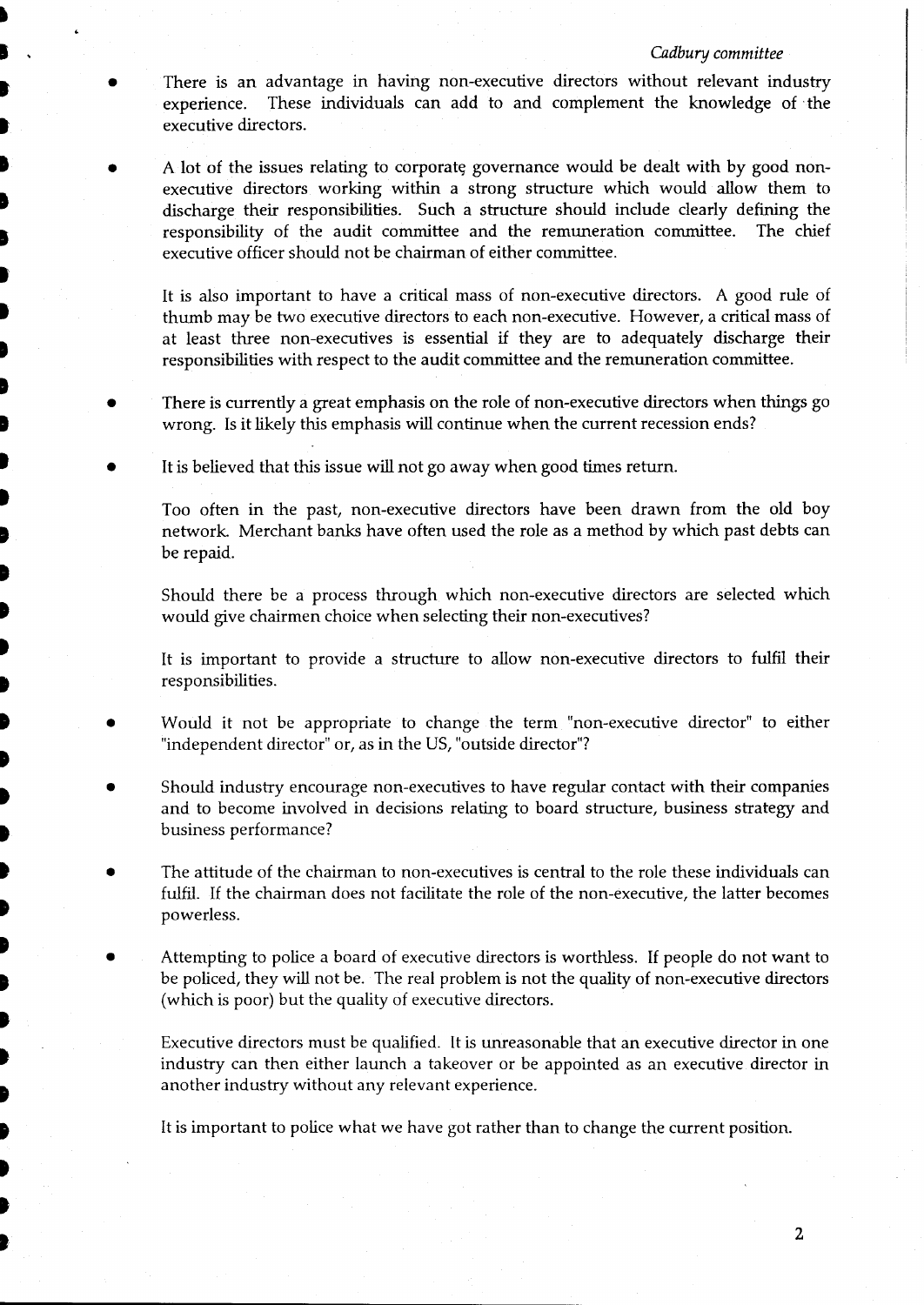#### *Institutions*

S  $\mathbf{r}$ 

t

t

।<br>-**B** 

I

t

t

।<br>-

।<br>.

।<br>t

**e** 

•

•

**•**<br>•

•

**e** 

**•**<br>-

•

•

•

•<br>•

•

•

•<br>•

•

•

•<br>•

•

•<br>•

•<br>●

•

- Where does the responsibility for the inadequacy of the audit process lie? Is it with the shareholders/institutions who do not want to get involved as they are too afraid of being seen as quasi-directors?
- Institutional shareholders should be encouraged to become more involved with the business. However, in fairness to institutional shareholders, British companies are not good at keeping the City informed.

The quality of City analysts is not good.

- A number of institutional shareholders, when asked to meet with management subsequent to the announcement of the company's final results, declined.
- Many of the institutions see themselves as investors, not as owners. Rather than getting involved to resolve issues, they simply sell their shares.

Do institutions complain that they are not adequately informed?

- No. The institutions have historically wanted to stand back. However, they are now keen to become more involved. There is a growing pressure on institutional investors not to be entirely passive.
- The Germans are horrified at the willingness of British companies to pay dividends out of reserves. Recently, one or two institutional investors have applied pressure with the objective of maintaining the dividend despite poor current year results.
- The United States is much quicker to cut the dividend and the remuneration of directors should the financial performance of the business deteriorate.
- Would greater institutional involvement in the management of businesses be beneficial, given the investment community's preoccupation with short term results?
- Institutional shareholders do not appear interested in training.
- The institutions are not concerned about corporate governance, only about profitability.

The analysts are not good enough.

Is the management of a business not the responsibility of the professional executive directors?

The only way to change the attitude of the institutions is to give them more responsibility.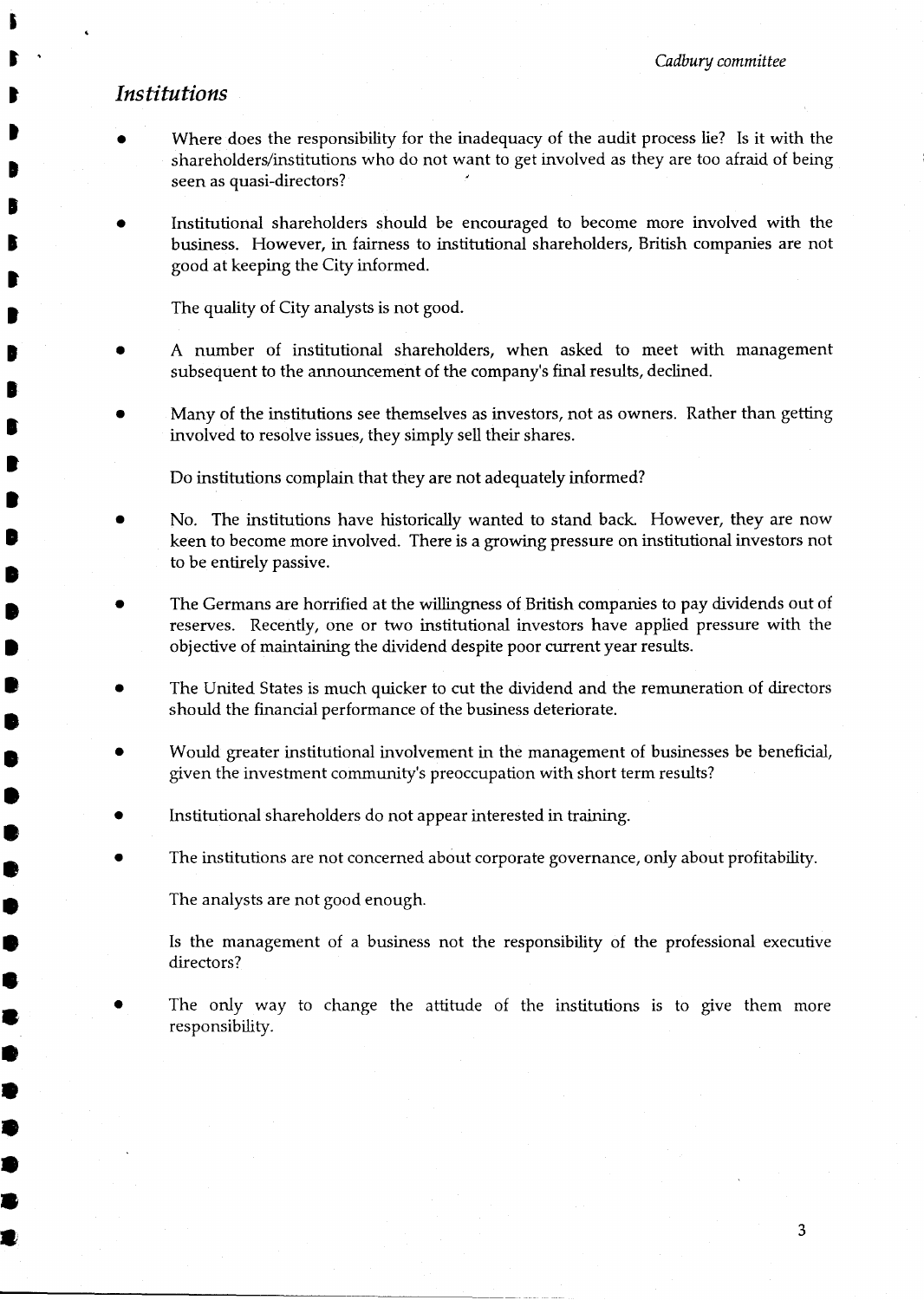#### *Cadbury committee*

The institutions do not want to become involved in management, but they do wish to exercise influence over the compositions of boards and the number of non-executive directors.

The institutions need to exert pressure to force companies to appoint strong nonexecutives who will ensure compliance with the regulations and recommendations.

#### *Rotation of auditors and non-executives*

- Would it be sensible to require the rotation of audit firms every 4/5 years. It may also be appropriate for non-executive directors to have a specific period of office.
- If auditors and non-executive directors are to change on a regular basis, there is a danger they will be removed just when they are beginning to understand the business.
- There is an argument that auditors actually understand the business faster than the directors give them credit for and, consequently, rotation would not significantly impact their understanding of the business.

# *Acquisition accounting*

•

•

•

।<br>.

।<br>.

।<br>.

• It

It

It

It

It

~

~

It

It

It

It I

It

It

It

•

• It

।<br>∕

•

• t

• )<br>)

•

• •

- Accounting standards should be strengthened to enable the reader of financial statements to understand the impact of acquisition accounting.
- Currently, it is too easy to justify acquisitions by manipulating financial results. It should be made more difficult to justify acquisitions in this way.
- It should not be possible to justify takeovers by accounting techniques.

# *Audit committees*

- One proposal is for the whole board to form the audit committee. Once the auditors leave the room, there is a forum for the non-executive directors to question the executive directors.
- The most effective audit committees are those which exclude executive directors.

Looking at high profile companies which have suffered dramatic collapses, it is often true they were dominated by an autocratic individual. Independent checks are required to prevent one individual from having excessive influence over a company.

# *Responsibility of directors and auditors*

- Currently, the responsibility of the auditors is limited. Therefore, should something be done to redress the balance of responsibility between the directors and the auditors?
- The current position, with respect to the responsibility of directors and auditors, should be clarified. Directors should be required to state their responsibilities in the directors' report, followed by a statement from the auditors setting out their responsibilities.

4